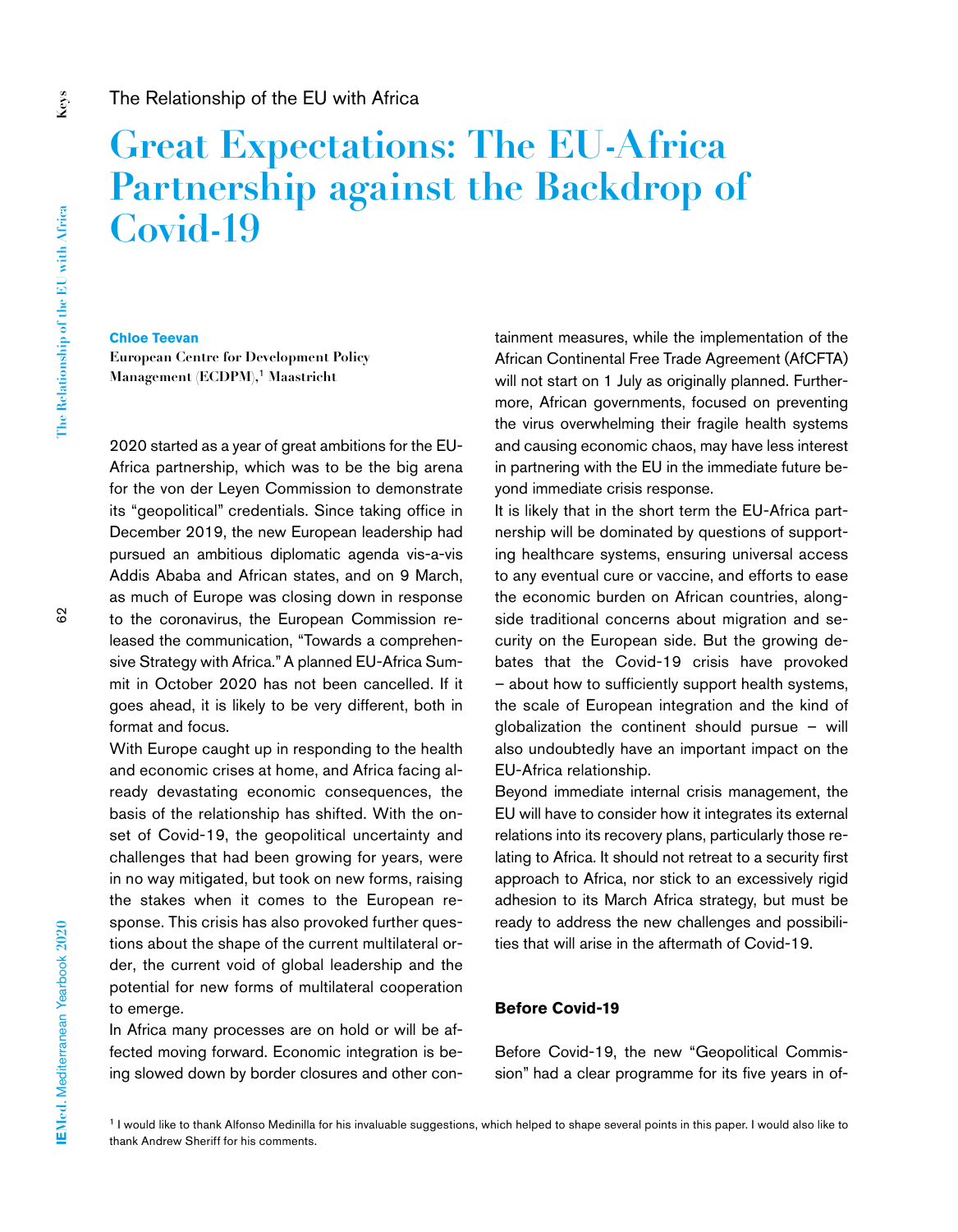fice, which has been adapted but not abandoned in the face of Covid-19; a programme that was geopolitical insofar as it centred on building European "strategic autonomy" in key areas such as defence and technology; on demonstrating global leadership in the green transition and building an innovative green and technologically savvy economy; on protecting and strengthening the rules-based international order where possible; and on emphasizing the linkages between the internal and external dimensions of policies across every European Commission portfolio, and thus mainstreaming foreign policy across the Commission (von der Leyen, 2019, Teevan, 2019).

Conditionality and programmes around democracy and human rights have largely failed in the past, and China's success in Africa is partly to do with the fact that it focuses on business and not on values

A core foreign policy goal of the EU's geopolitical ambitions was a renewed partnership with Africa, which sought to give new steam to the relationship with the African Union and its members. This focus on Africa built on a growing understanding that tackling underlying security and migration challenges would require a more holistic response that responded to underlying economic, political and social challenges; a sense of the need to respond to Europe's loss of influence amidst the growing number of external actors showing an interest in Africa, notably by highlighting combined European investment and encouraging further investment; and an understanding of the opportunities for European businesses that might arise from supporting Africa's adoption and implementation of the AfCFTA. In addition, as the Trump Presidency has undermined the multilateral system, the EU has become increasingly aware of its need for new allies, and of the potential strength of an EU-AU alliance at multilateral fora (Teevan & Sherriff, 2019).

Having made clear her aims for the partnership with Africa before taking office, EU Commission President Ursula von der Leyen chose Addis Ababa for her first trip outside of Europe, after taking office in December 2019. Council President Charles Michel also visited Addis Ababa for the African Union Summit in early February, and 20 Commissioners joined von der Leyen for a second trip in late February to discuss joint priorities with their counterparts at the African Union Commission. This alone was seen as a sign of new political momentum in a partnership that was historically dominated by the Directorate General for Development Cooperation from the European institutions side. The EU's Africa Strategy on 9 March was supposed to provide the basis for the EU's ongoing negotiation with the AU and African leaders over the coming months.

The Africa Strategy sought to cover all aspects of EU-Africa relations, resulting in a document that was somewhat overloaded, yet still constituted a strong statement of intent from the EU institutions. Amongst its key elements were five proposed "partnerships"; the green transition and energy access; digitalization; sustainable jobs and growth; peace and governance; and migration and mobility. Most of these themes were not particularly new, although the overall rhetoric and indeed the organization of the strategy demonstrated certain trends that have been emerging in recent years, but more clearly conceptualized under this Commission. These include: placing the EU Commission's overarching priorities, the climate and digitalization, upfront as key themes for the partnership; a strong emphasis on the combined investments of EU Member States, making the EU the principle source of investment in Africa, and a focus on infrastructure, leveraging private investment in Africa and supporting the AfCFTA; and the move away from including democracy, rule of law and human rights as a separate pillar, instead subsuming these under the peace and governance heading. This reflects both a sense that conditionality and programmes around democracy and human rights have largely failed in the past, and that China's success in Africa is partly to do with the fact that it focuses on business and not on values (European Commission & HRVP, 2020a; Medinilla & Teevan, 2020).

Alongside the continent-to-continent approach, the EU continued to negotiate with the African, Caribbean and Pacific (ACP) countries to replace the Co-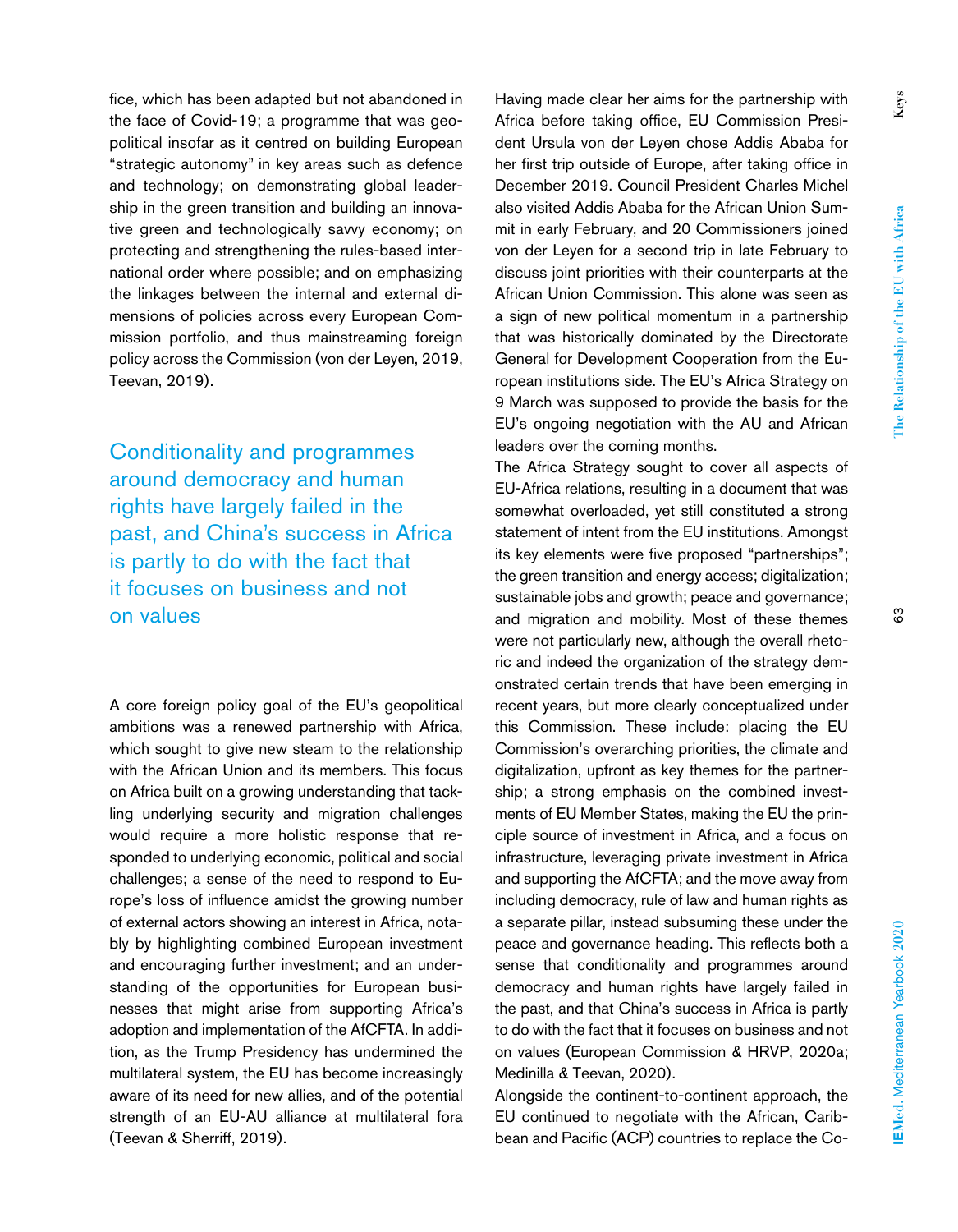tonou agreement, which they had hoped to do by April 2020. This agreement was supposed to frame EU cooperation with Sub-Saharan African countries beginning in 2021 (European Council, 2020). North African countries, whose more close-knit bilateral partnerships with Europe are covered by the European Neighbourhood Policy, showed little interest in participating in it. The result was that the process sat strangely with the continent-to-continent approach increasingly evident in other areas of EU policy (Medinilla & Bossuyt, 2018; de Groof et al., 2019). The von der Leyen Commission's strong focus on Africa appeared to be well received in Addis Ababa and other African capitals, but it was still unclear whether all of the rhetoric would lead to a real change in direction in EU-Africa relations. The EU's Africa Strategy was too dense in ideas and too loose in specific plans to really signal very much about the direction of travel. Some reports from European and African sources suggested that the Commission-to-Commission meeting in February 2020 was relatively positive. However, some European officials complained that the AU did not appear to have a clear strategy in terms of what it wanted from Europe; an old complaint that seems to reflect an expectation that the AU should follow the same modus operandi as the EU. Ultimately, it is impossible to say how EU-Africa dynamics would have played out had Covid-19 not fundamentally changed the political, economic and societal changes facing both continents.

#### **Covid-19, Geopolitics & Europe's Response**

Before Covid-19, the EU was trying to position itself in a global race for green transition, technological innovation and investment in Africa. Covid-19 has redrawn the debate, adding economic recovery, epidemic responses, debt relief, investments in biotech and mask diplomacy as new fields for global competition. Like much of the world, Covid-19 caught the EU by surprise, sending it into renewed problem solving mode on the domestic front, and raising new difficulties for its geopolitical aspirations. And yet the geopolitical problems Europe faces have not gone away. Indeed, Covid-19 has perhaps amplified the EU's sense of being caught between the US and China; of needing new allies in order to uphold some kind of multilateral cooperation; of being overly dependent on other global powers for medical supplies and thus needing to develop its economic "sovereignty."

As the scale of the Covid-19 outbreak across Europe became apparent in March 2019, the virus swiftly began to surpass all other concerns, with the result that in the early weeks there was little real discussion or follow-up on the EU's Africa strategy. Meanwhile, although to date Africa has not faced an outbreak on the scale that Europe has seen, the continent has struggled to prepare its ill-prepared health systems for the virus' arrival. Moreover, the scale of the economic challenges facing the continent are immense and risk rolling back many years of progress on development goals, causing thousands to fall below the poverty line. Emerging and developing economies saw capital outflows of around \$100 billion by the beginning of April, with both exports and remittances falling massively as lockdowns took hold across much of the developed world, while oil and other commodity producers faced the effects of falling prices (Georgieva, 2020; Bisong et al., 2020). The World Bank projected that economic growth will decline to between -2.1 and -5.1% in 2020 from 2.4% in 2019, leading to the first African recession in 25 years (World Bank, 2020).

As Europe struggled to respond coherently to the internal challenges posed by the virus, responding largely in a piecemeal and sometimes nationalistic manner, there was little real space for external action. It was rather China, having by March gained control over its own outbreak, that became increasingly visible on the world stage, supplying PPE to African countries, but also to a number of EU Member States in well-promoted acts of "mask diplomacy" (Tadesse, 2020; Brattberg & Le Corre, 2020). Others, such as Russia, Turkey and even Cuba, also managed to provide medical supplies or doctors to different countries, while Europe largely focused inwards (Krasnyak, 2020; Pitel, 2020; Phillips & Giuffrida, 2020). Europe's lack of preparedness, combined with the apparent generosity of other global and regional actors, appeared to suggest the EU had surrendered any claim to leadership in responding to the crisis.

However, on 8 April, the EU sought to respond decisively and show solidarity with Africa and the rest of the world, notably through the announcement of the "Team Europe" package of €15.6 billion from the EU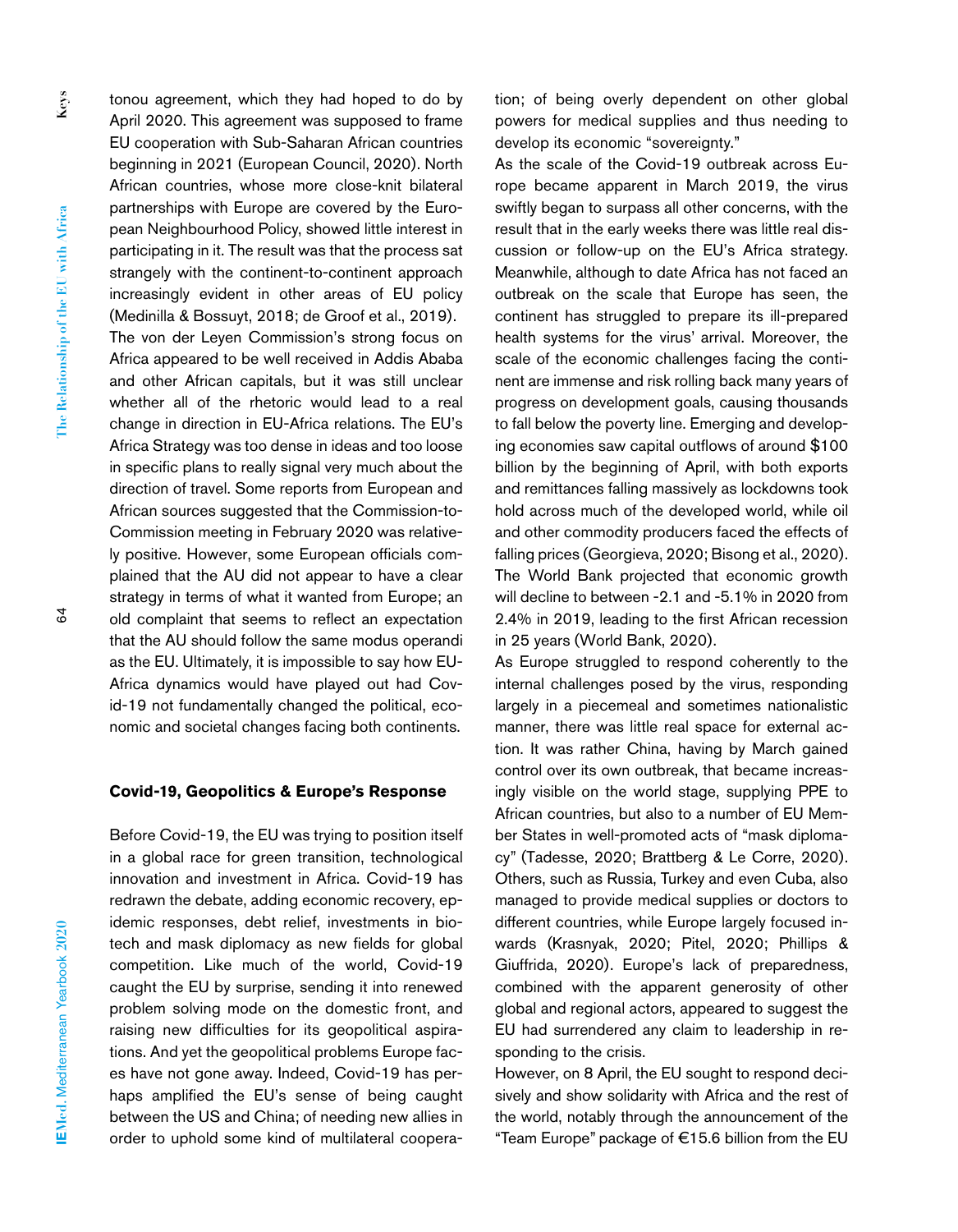institutions (and up to €20 billion including Member States' contributions) to support global efforts to deal with the virus (Commission & HRVP, 2020b; EEAS, 2020a). It should be noted that this package, which includes €3.25 billion in funds for Africa (of which €1.19 billion is for North Africa) (European Commission, 2020a) is made up of reallocated and not new funds. While still considerably more than any other global power has announced, it amounts to relatively small grants for most countries and is small in comparison with the liquidity needed by many African countries to reinforce their health systems and deal with the economic consequences of the crisis.

Not surprisingly, it is in the neighbourhood that the EU has acted most decisively, announcing €3.07 billion in grants for the whole neighbourhood, as well as €3 billion in macro-financial assistance that was made available to Tunisia, Jordan and several countries in the Balkans and Eastern Partnership countries (Council of the EU, 2020). Tunisia was thus the one African country that received truly significant support, receiving €250 million in budget support, a tripling in funds for an ongoing healthcare programme from €20 million to €60 million, and €600 in concessional loans (Bergamini, 2020; EEAS, 2020b).

Perhaps more importantly in terms of supporting Africa, the EU has sought to demonstrate solidarity by supporting debt relief for developing countries, and by showing leadership in raising funds to guarantee global access to any potential vaccine. Ahead of the 15 April G20, France notably worked with South Africa and the African Union to advocate for a debt moratorium and increased liquidity for developing countries, while a number of key EU and member state leaders joined African leaders in a Financial Times letter calling for a debt moratorium, a new allocation of special drawing rights (SDRs) at the IMF and global preparation for the fair distribution of vaccines and therapeutics (Mallet & Khalaf, 2020; Ahmed et al, 2020).

The EU Commission also showed an awareness of the need for global solutions and multilateral leadership at the Global Pledging Conference on 4 May, when it and many of its members spoke about a potential vaccine and therapeutics as global public goods in stark contrast with the US' "America First" approach and China's slower response on this topic (European Commission, 2020b). Similarly, the EU led on drafting a resolution reaffirming

support for collective action and equal access ahead of the World Health Assembly (World Health Assembly, 2020).

Perhaps more importantly in terms of supporting Africa, the EU has sought to demonstrate solidarity by supporting debt relief for developing countries, and by showing leadership in raising funds to guarantee global access to any potential vaccine

Thus, despite a slow initial response to the global challenges posed by Covid-19, the EU and its Member States have begun to respond in a more concerted and effective manner to some of the immediate challenges that the virus poses globally and notably for Europe's partners in Africa.

## **Shifting Dynamics**

The crisis is causing many fundamental changes in the political and economic landscapes in Europe and Africa, and ultimately pushing integration dynamics and common responses on both continents in new directions. The EU struggled to respond collectively to the health crisis, but is slowly coming together around a shared recovery package, thereby potentially spurring greater European integration. The AU played an important role in crisis management on the continent and in advocacy at international fora, but with the postponement of the 1 July start-date of the AfCFTA, the crisis has also slowed down the African integration agenda for the time being (Adeshokan, 2020; Medinilla et al., 2020).

Despite the EU's rocky start in dealing with the Covid-19 crisis and the sometimes acrimonious language exchanged between political actors in northern and southern EU Member States, the recovery fund and Merkel's hint at further Treaty changes suggest that the EU institutions may ultimately emerge from the crisis strengthened (European Commission, 2020c; Goßner, 2020), although there is still a long way to go. The branding of the EU's external support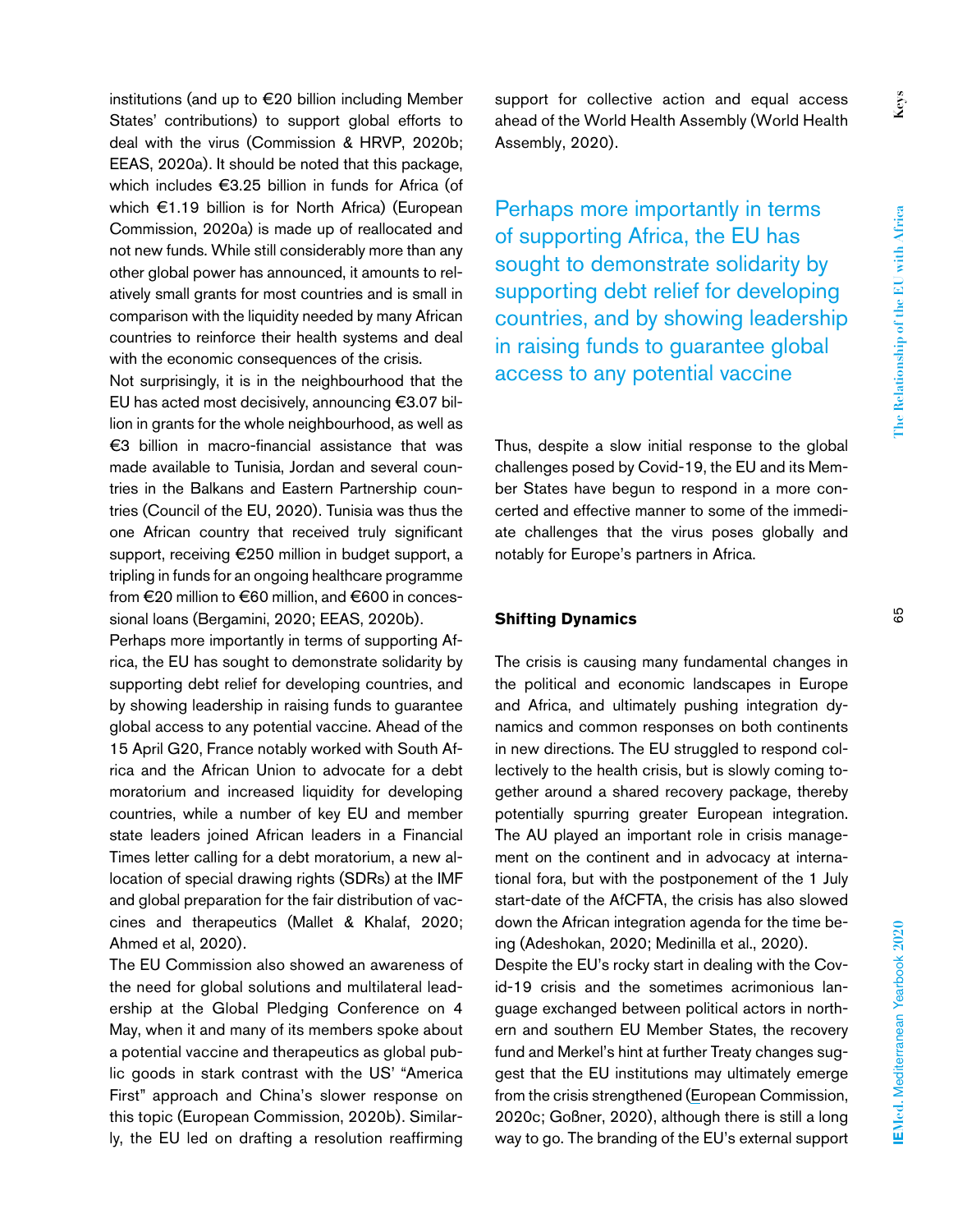as "Team Europe," although not yet fully fleshed out and perhaps lacking buy-in from some Member States, shows an awareness of the EU's need to better brand and communicate its joint actions in the world. The EU Commission is also seeking to use the recovery as an opportunity to develop the Union's image as a champion of green transition, but there are still many questions about the degree of buy-in of Member States, and about the spillover effects this would have on the EU's partners, notably in Africa.

The AU proved itself an effective crisis manager during these past months, leveraging partnerships, particularly with China, to boost preparedness and testing, and as a result building up its own legitimacy. Leadership arrangements between institutions and Member States have evolved, and the crisis appears to have strengthened the foreign policy mandate of the AU Bureau led by South African President Cyril Ramaphosa. The impact of this crisis diplomacy, by demonstrating the value of common action, may have a lasting effect on the continent's foreign policy in years to come. A growing number of voices are calling for the AfCFTA to be at the heart of African recovery (African Union Commission et al., 2020; Tempest et al, 2020; Gopaldas, 2020), but ultimately its implementation will be a gradual and negotiated process, meaning that deep economic integration is still a long-term goal. In the short term, the continent's needs remain great and will require adherence to common action at the continental level and a sustained response from the international community.

#### **Moving Forward**

All this has a profound effect on the relations between the EU and Africa, and should lead to a new way of doing business. The EU and AU should build on the leadership networks and momentum created by the management of the COVID crisis to get the AU-EU process back on track. Moving forward, the process should focus less on strategies and procedure, and more on negotiating how to progress on a few clear priority areas. This should include developing a new joint vision on health, negotiating a way forward on recovery, investments and the place of the green agenda in the partnership, and finding

ways to work together at multilateral fora where mutually beneficial.

The Covid-19 crisis brings public health back with a vengeance. Despite the length and level of detail of the EU's Africa Strategy in March, health was a very limited element in it, while pandemics were not even mentioned. After Covid-19, health can no longer be a side note, but instead will need to be one of the key topics for EU-Africa cooperation in the near future and potentially even beyond. The EU's early support for making any vaccine or therapeutics available as a global public good was a smart move, but will now need to be followed up with policies and actions so that this can become a reality (Mazzucato & Torreele, 2020).

The EU's plan to make Europe a green champion through the adoption of the Green Deal and a strong focus on technology and innovation appears to still be on track, and indeed is featured strongly in the European Recovery Plan, despite murmurs from some Member States that now might not be the time. The EU Commission's latest proposals for the seven-year Multiannual Financial Framework do show an awareness of the need to follow up on the "Team Europe" package, including a proposed €15.5-billion increase for European global action compared with previous proposals, and stating: "The EU must continue demonstrating solidarity with its partners across the world in the fight against COVID-19." However, the EU will also need to fully evaluate and respond to the potentially negative impact that its green agenda might have on Africa and other developing countries, including the potential barrier that the proposed carbon border tax might pose for African exports.

The crisis also adds fuel to the fire of the debate on the limits of globalization and has led to a bubbling of debate on the need to shorten and diversify supply chains. A growing chorus of European politicians have highlighted Europe's dependency on China for essential medical supplies and called for value chains to be brought closer to home. Some have gone as far as to suggest relocating European supply chains to the neighbourhood and Africa (Martin, 2020; Borrell, 2020; Mallet & Khalaf, 2020). Such moves could lead to growing economic integration between the two continents in the coming years. The EU and its Member States should continue to seek to support private investment on the continent; not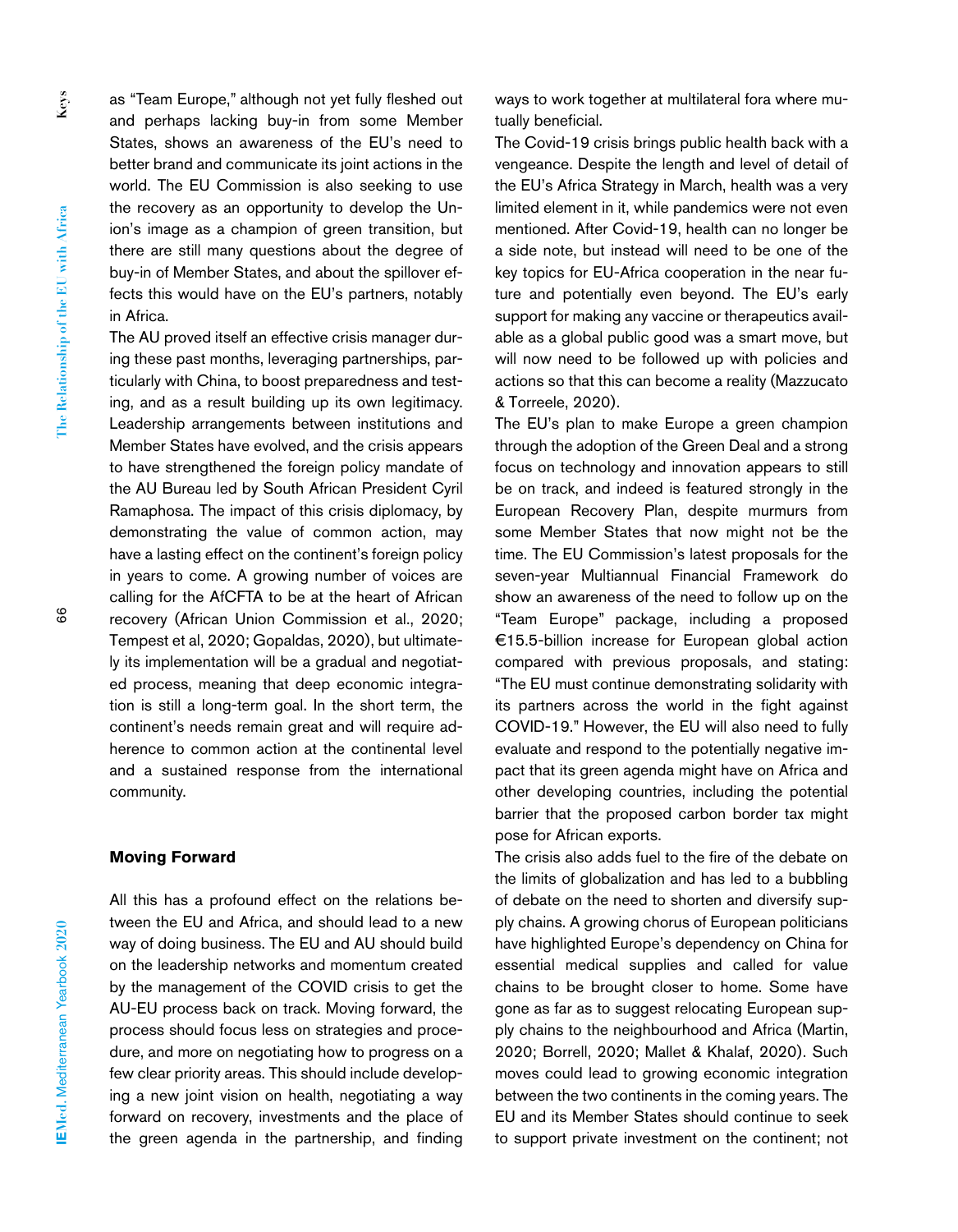just through existing investment leverage measures, but also by looking to improve private sector knowledge of the opportunities available in different African countries through the development of knowledge hubs, business associations and delegations. The AU's focus on the implementation of the Af-CFTA has been delayed at least in the short run, but just as Covid-19 poses questions for the EU's value chains, it similarly increases the importance for African countries to develop intra-African value chains and increase trade with neighbouring countries. Multiple African policymakers, business leaders and think tanks have stressed that implementing the AfCFTA is essential to strengthen African economies in the aftermath of Covid-19. This will be further complicated by the liquidity problems faced by many African countries, which may make it more difficult for them to remove import tariffs and certainly to finance major infrastructure. The EU had already planned to increase its support for financing infrastructure to assist the Af-CFTA, but should also set about starting a dialogue with the AU on how it can help the AfCFTA to get back on track.

Although the timing is difficult, the EU should build on the lessons learned from this crisis to begin to think about how to respond to the climate crisis - not just domestically but on a global scale

Although the timing is difficult, the EU should build on the lessons learned from this crisis to begin to think about how to respond to the climate crisis – not just domestically but on a global scale. The crisis has clearly demonstrated the importance of collective action on global public goods (Rodrik, 2020). This momentum, which is clearly evidenced by the level of support for the World Health Assembly resolution, drafted by the EU and supported by the African states and China – and even by the US' unwillingness to block that resolution – should be built on in order to develop a similar momentum around the climate as a global public good. The EU should not assume common interests, but rather come to the negotiating table with a truly open mind, ready to negotiate across thematic areas so as to reach a truly equitable and sustainable solution for Africa, whilst also showing a willingness to work trilaterally with China to advance in this area.

# **Bibliography**

- Adeshokan, O. "Coronavirus: Delay of AfCFTA is more bad news for Nigeria." *The Africa Report*. 14 May 2020. [www.theafricareport.com/27678/](http://www.theafricareport.com/27678/coronavirus-delay-of-afcfta-is-more-bad-news-for-nigeria/?utm_source=newsletter_tar_daily) [coronavirus-delay-of-afcfta-is-more-bad-news](http://www.theafricareport.com/27678/coronavirus-delay-of-afcfta-is-more-bad-news-for-nigeria/?utm_source=newsletter_tar_daily)[for-nigeria/?utm\\_source=newsletter\\_tar\\_daily](http://www.theafricareport.com/27678/coronavirus-delay-of-afcfta-is-more-bad-news-for-nigeria/?utm_source=newsletter_tar_daily) &utm\_campaign=newsletter\_tar\_daily\_18\_ 05\_2020&utm\_medium=email.
- African Union Commission, Afreximbank, Afro-Champions & UNECA. Joint Communique on the Need for a Holistic and Coordinated Trade and Investment Response to the Covid-19 Pandemic. 24 April 2020. [https://twitter.com/](https://twitter.com/AfricanUnionUN/status/1253769325367959552?s=20) [AfricanUnionUN/status/12537693253679595](https://twitter.com/AfricanUnionUN/status/1253769325367959552?s=20)  $52$ ?s=20.
- Ahmed, A.; Conte, G.; Costa, A.; Faki, M.; Kagame, P.; Boubacar Keita, I.; Kenyatta, U.; von der Leyen, U.; Lourenço, J.; Macron, E.;Merkel, A.; Michel, C.; Ramaphosa, C.; Rutte, M.; Sall, M.; Sánchez, P.; el-Sisi, A.F.; Tshisekedi, F. "Only victory in Africa can end the pandemic everywhere." *Financial Times*. 14 April 2020. [www.](http://www.ft.com/content/8f76a4c6-7d7a-11ea-82f6-150830b3b99a) [ft.com/content/8f76a4c6-7d7a-11ea-82f6-](http://www.ft.com/content/8f76a4c6-7d7a-11ea-82f6-150830b3b99a) [150830b3b99a](http://www.ft.com/content/8f76a4c6-7d7a-11ea-82f6-150830b3b99a).
- Bergamini, P. « L'#UE avec et pour la #Tunisie pour ensemble faire face au #COVID-19 ». Facebook. 28 March 2020. [www.facebook.com/](http://www.facebook.com/1410404315655517/posts/3291042577591672/?d=n) 1410404315655517/posts/329104257759 1672/?d=n.
- Bisong, A.; Ahairwe, P.E. & Njoroge, E. "The impact of COVID-19 on remittances for development in Africa." *ECDPM paper*. May 2020. [https://ecdpm.org/publications/impact-covid-](https://ecdpm.org/publications/impact-covid-19-remittances-development-africa/)[19-remittances-development-africa/](https://ecdpm.org/publications/impact-covid-19-remittances-development-africa/).
- Borrell, J. "The post-coronavirus world is already here." *ECFR*. 30 April 2020. [www.ecfr.eu/publi](http://www.ecfr.eu/publications/summary/the_post_coronavirus_world_is_already_here?utm_source=newsletter&utm_medium=email&utm_campaign=ecfr_press_release) cations/summary/the\_post\_coronavirus\_world is already here?utm\_source=newsletter &utm\_medium=email&utm\_campaign=ecfr\_ press\_release.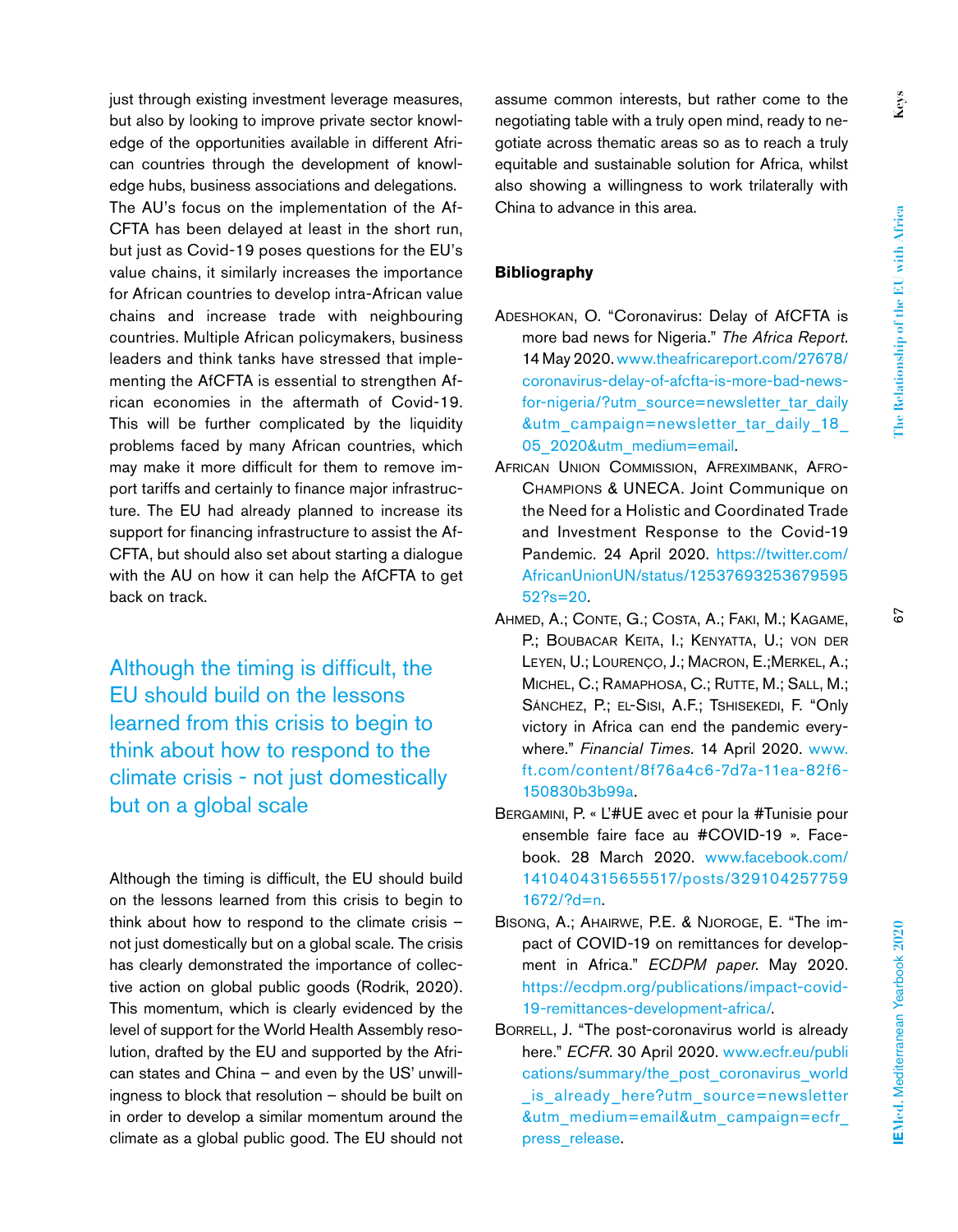- Brattberg, E. & Le Corre, P. "No, COVID-19 Isn't Turning Europe Pro-China (Yet)." *The Diplomat*. 15 April 2020. <https://thediplomat.com/2020/> 04/no-covid-19-isnt-turning-europe-pro-chinayet/.
	- Council of the EU. *COVID-19: Council greenlights €3 billion assistance package to support neighbouring partners*. 5 May 2020. [www.consilium.](http://www.consilium.europa.eu/en/press/press-releases/2020/) [europa.eu/en/press/press-releases/2020/](http://www.consilium.europa.eu/en/press/press-releases/2020/) 05/05/covid-19-council-greenlights-3-billionassistance-package-to-support-neighbouringcountries/.
	- De Groof, E.; Bossuyt, J.; Abderrahim, T. & Djinnit, D. "Looking north and moving south: Little enthusiasm for a continent-to-continent approach." *ECDPM paper*, 28 January 2019. [https://ecdpm.org/publications/looking-north](https://ecdpm.org/publications/looking-north-moving-south-little-enthusiasm-for-a-continent-to-continent-approach/)[moving-south-little-enthusiasm-for-a](https://ecdpm.org/publications/looking-north-moving-south-little-enthusiasm-for-a-continent-to-continent-approach/)[continent-to-continent-approach/](https://ecdpm.org/publications/looking-north-moving-south-little-enthusiasm-for-a-continent-to-continent-approach/).
	- Martin, N. "As coronavirus disrupts supply chains, could Africa profit?" *DW*. 14 May 2020. [www.](http://www.dw.com/en/as-coronavirus-disrupts-supply-chains-could-africa-profit/a-53435112) [dw.com/en/as-coronavirus-disrupts-supply](http://www.dw.com/en/as-coronavirus-disrupts-supply-chains-could-africa-profit/a-53435112)[chains-could-africa-profit/a-53435112.](http://www.dw.com/en/as-coronavirus-disrupts-supply-chains-could-africa-profit/a-53435112)
	- EEAS*. Coronavirus: European Union launches "Team Europe" package to support partner countries with more than €20 billion*. 8 April 2020a. [https://eeas.europa.eu/headquarters/](https://eeas.europa.eu/headquarters/headquarters-homepage/77326/coronavirus-european-union-launches-%E2%80) [headquarters-homepage/77326/coronavirus](https://eeas.europa.eu/headquarters/headquarters-homepage/77326/coronavirus-european-union-launches-%E2%80)[european-union-launches-%E2%80%](https://eeas.europa.eu/headquarters/headquarters-homepage/77326/coronavirus-european-union-launches-%E2%80)9 Cteam-europe%E2%80%9D-packagesupport-partner-countries-more-%E2%82% AC20\_en.
	- EEAS. 2020b*. L'Union européenne appuie les efforts de la Tunisie pour lutter contre le Covid-19*. 28 March 2020n. [https://eeas.europa.eu/](https://eeas.europa.eu/delegations/tunisia/76678/lunion-europ%C3%A9enne-appuie-les-efforts-de-la-tunisie-pour-lutter-contre-le-covid-19_en) [delegations/tunisia/76678/lunion](https://eeas.europa.eu/delegations/tunisia/76678/lunion-europ%C3%A9enne-appuie-les-efforts-de-la-tunisie-pour-lutter-contre-le-covid-19_en)[europ%C3%A9enne-appuie-les-efforts-de-la](https://eeas.europa.eu/delegations/tunisia/76678/lunion-europ%C3%A9enne-appuie-les-efforts-de-la-tunisie-pour-lutter-contre-le-covid-19_en)[tunisie-pour-lutter-contre-le-covid-19\\_en.](https://eeas.europa.eu/delegations/tunisia/76678/lunion-europ%C3%A9enne-appuie-les-efforts-de-la-tunisie-pour-lutter-contre-le-covid-19_en)
	- European Commission & HRVP. *Joint Communication to the European Parliament and the Council. Towards a comprehensive Strategy with Africa*. 9 March 2020a. [https://ec.europa.eu/international](https://ec.europa.eu/international-partnerships/system/files/communication-eu-africa-strategy-join-2020-4-final_en.pdf)[partnerships/system/files/communication-eu](https://ec.europa.eu/international-partnerships/system/files/communication-eu-africa-strategy-join-2020-4-final_en.pdf)[africa-strategy-join-2020-4-final\\_en.pdf.](https://ec.europa.eu/international-partnerships/system/files/communication-eu-africa-strategy-join-2020-4-final_en.pdf)
	- European Commission & HRVP. *Joint Communication to the European Parliament, the Council, the European Economic and Social Committee and the Committee of the Regions. Communication on the Global EU response to COV-*

*ID-19*. 8 April 2020b. [https://eur-lex.europa.eu/](https://eur-lex.europa.eu/legal-content/EN/TXT/PDF/?uri=CELEX:52020JC0011&from=EN) [legal-content/EN/TXT/PDF/?uri=CELEX](https://eur-lex.europa.eu/legal-content/EN/TXT/PDF/?uri=CELEX:52020JC0011&from=EN):5202 0JC0011&from=EN.

- European Commission. *Q&A: Global EU response to the coronavirus pandemic*. 8 April 2020a. [https://ec.europa.eu/commission/presscorner/](https://ec.europa.eu/commission/presscorner/detail/en/qanda_20_606) [detail/en/qanda\\_20\\_606.](https://ec.europa.eu/commission/presscorner/detail/en/qanda_20_606)
- European Commission. *Coronavirus Global Response Pledging Conference*. 4 May 2020b. [https://ec.europa.eu/international-partner](https://ec.europa.eu/international-partnerships/events/coronavirus-global-reponse-pledging-conference_en) ships/events/coronavirus-global-reponsepledging-conference\_en.
- European Commission. *Europe's moment: Repair and prepare for the next generation*. 27 May 2020c. <https://ec.europa.eu/commission/press> corner/detail/en/ip\_20\_940.
- European Council. *Cotonou Agreement*. Last reviewed 6 March 2020. [www.consilium.europa.](http://www.consilium.europa.eu/en/policies/cotonou-agreement/) [eu/en/policies/cotonou-agreement/.](http://www.consilium.europa.eu/en/policies/cotonou-agreement/)
- Georgieva, K. "Confronting the Crisis: Priorities for the Global Economy." *IMF*. 9 April 2020. [www.](http://www.imf.org/en/News/Articles/2020/04/07/sp040920-SMs2020-Curtain-Raiser) [imf.org/en/News/Articles/2020/04/07/](http://www.imf.org/en/News/Articles/2020/04/07/sp040920-SMs2020-Curtain-Raiser) [sp040920-SMs2020-Curtain-Raiser.](http://www.imf.org/en/News/Articles/2020/04/07/sp040920-SMs2020-Curtain-Raiser)
- Gossner, C. "Future of Europe Conference: Part of Germany's EU Presidency agenda?" *Euractiv*. 25 May 2020. [www.euractiv.com/section/politics/](http://www.euractiv.com/section/politics/news/future-of-europe-conference-part-of-germanys-eu-presidency-agenda/) [news/future-of-europe-conference-part-of](http://www.euractiv.com/section/politics/news/future-of-europe-conference-part-of-germanys-eu-presidency-agenda/)[germanys-eu-presidency-agenda/](http://www.euractiv.com/section/politics/news/future-of-europe-conference-part-of-germanys-eu-presidency-agenda/).
- Krasnyak. O. *For Common Good: Russia's Public Diplomacy During the Covid-19 Era*. University of Southern California Centre on Public Diplomacy. 17 April 2020. www.uscpu [blicdiplomacy.org/blog/common-good](http://blicdiplomacy.org/blog/common-good-russia%E2%80%99s-public-diplomacy-during-covid-19-era)[russia%E2%80%99s-public-diplomacy](http://blicdiplomacy.org/blog/common-good-russia%E2%80%99s-public-diplomacy-during-covid-19-era)[during-covid-19-era](http://blicdiplomacy.org/blog/common-good-russia%E2%80%99s-public-diplomacy-during-covid-19-era).
- Mallet, V. & Khalaf, R. "Emmanuel Macron. Transcript: 'We are at a moment of truth' (French)." *Financial Times*. 17 April 2020. [www.ft.com/](http://www.ft.com/content/9667bd73-a809-497e-a3ca-8781c) [content/9667bd73-a809-497e-a3ca-8781c](http://www.ft.com/content/9667bd73-a809-497e-a3ca-8781c) 0549901.
- Mazzucato, M. & Torreele, E. "How to Develop a COVID-19 Vaccine for All." *Project Syndicate*. 27 April 2020. [www.project-syndicate.org/com](http://www.project-syndicate.org/com) mentary/universal-free-covid19-vaccine-bymariana-mazzucato-and-els-torreele-2020-04.
- Medinilla, A.; Byiers, B. & Apiko, P. "African regional responses to COVID-19." *ECDPM paper*, 18 May 2020. <https://ecdpm.org/publications/afri> can-regional-responses-covid-19/.